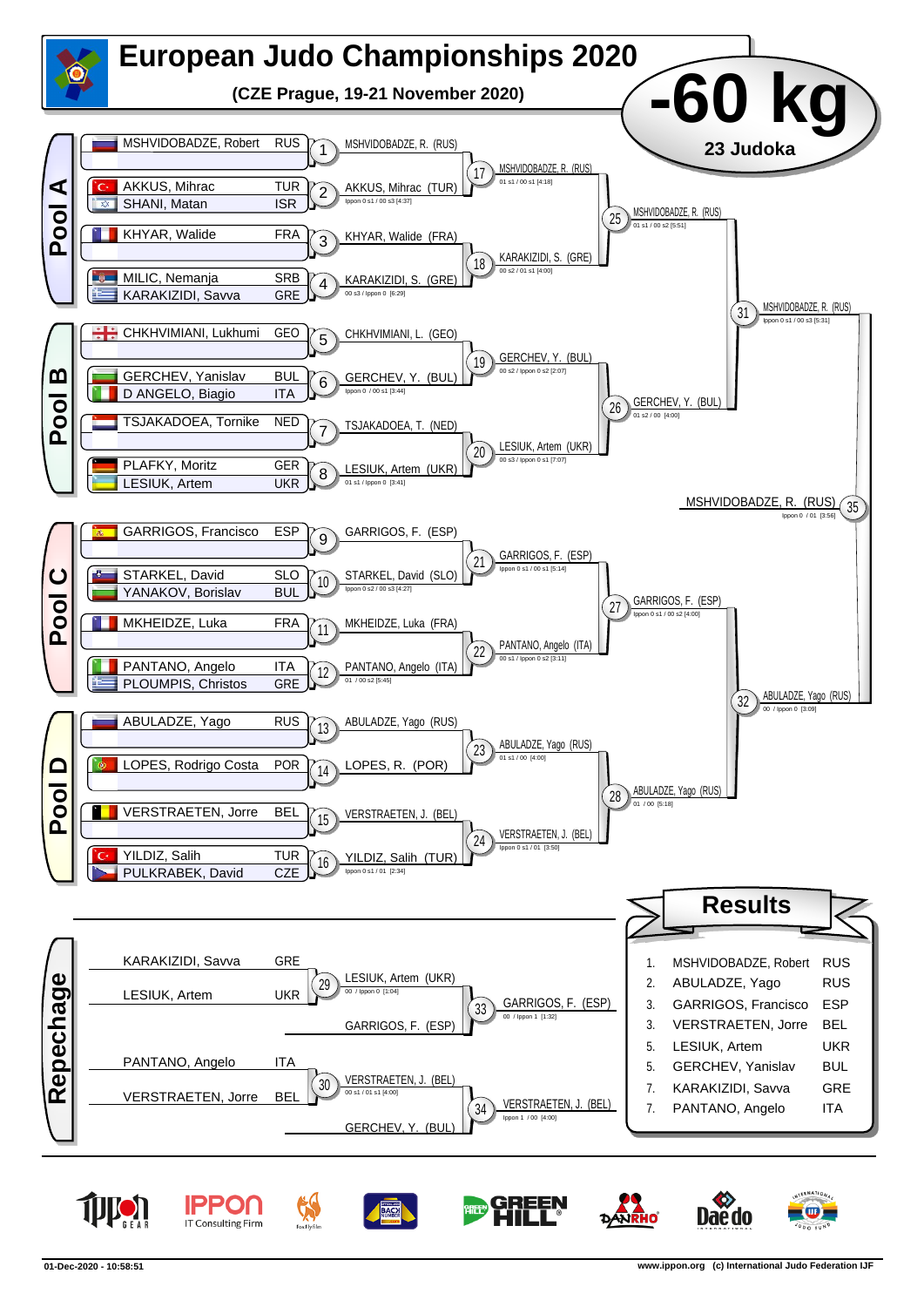

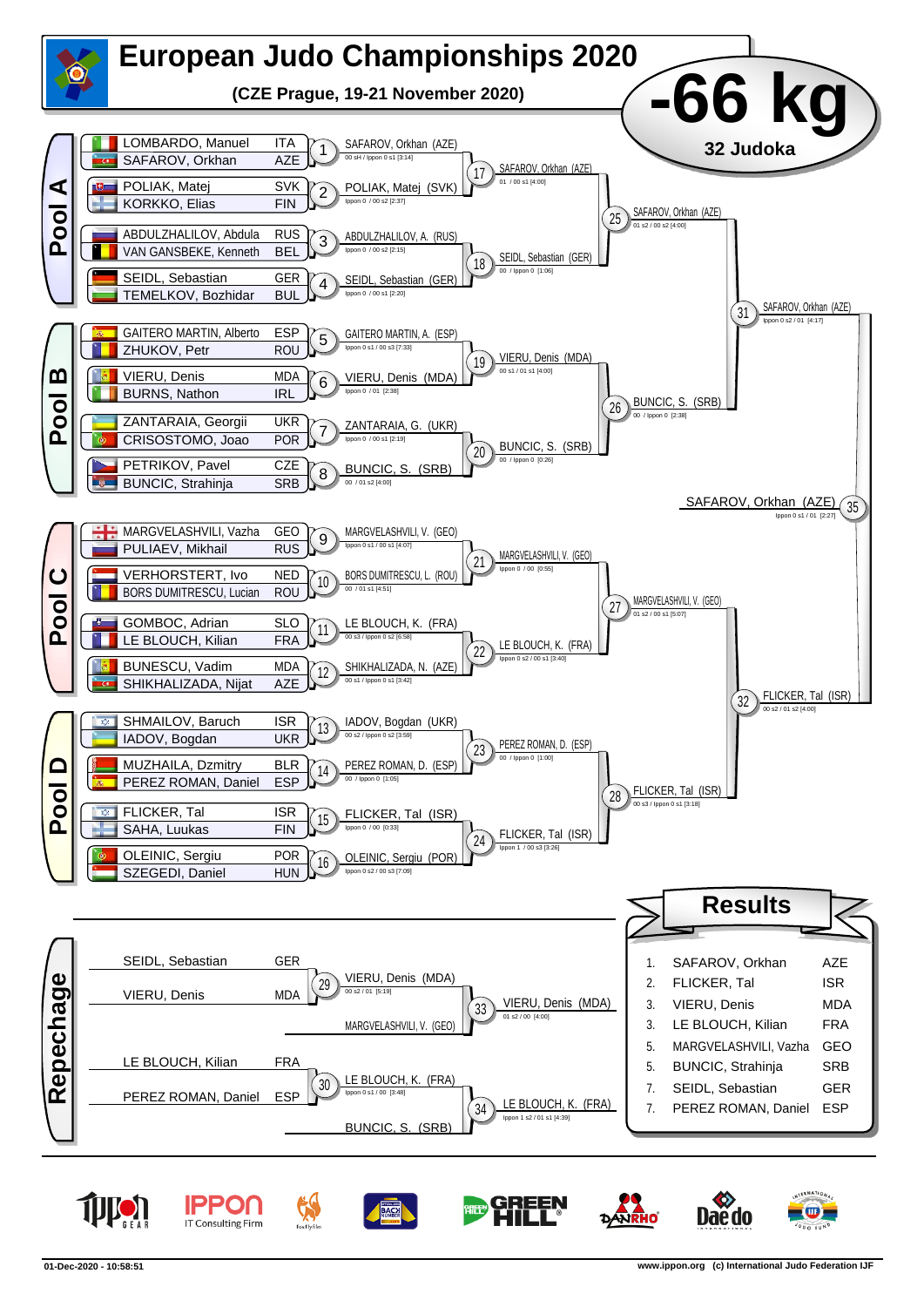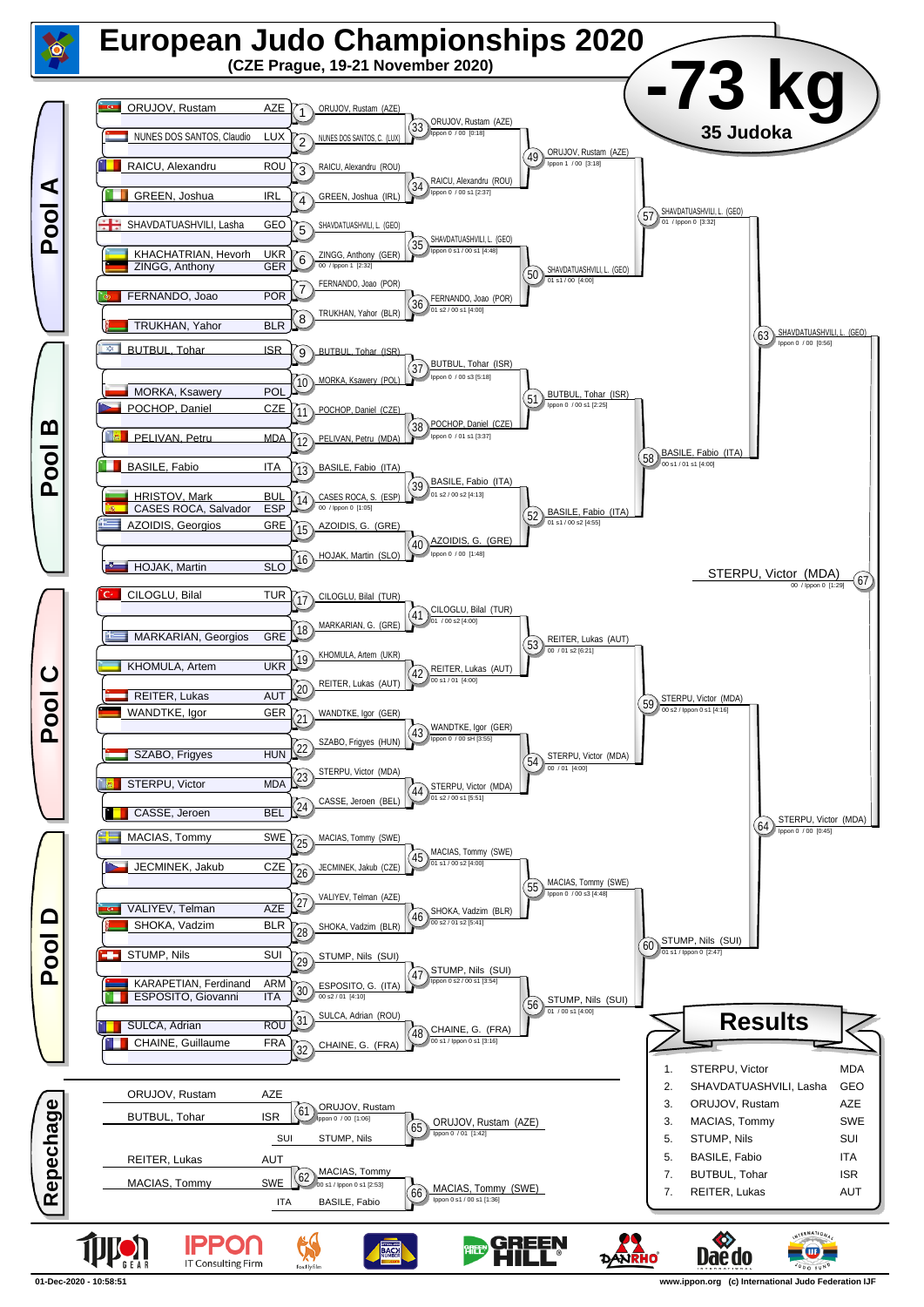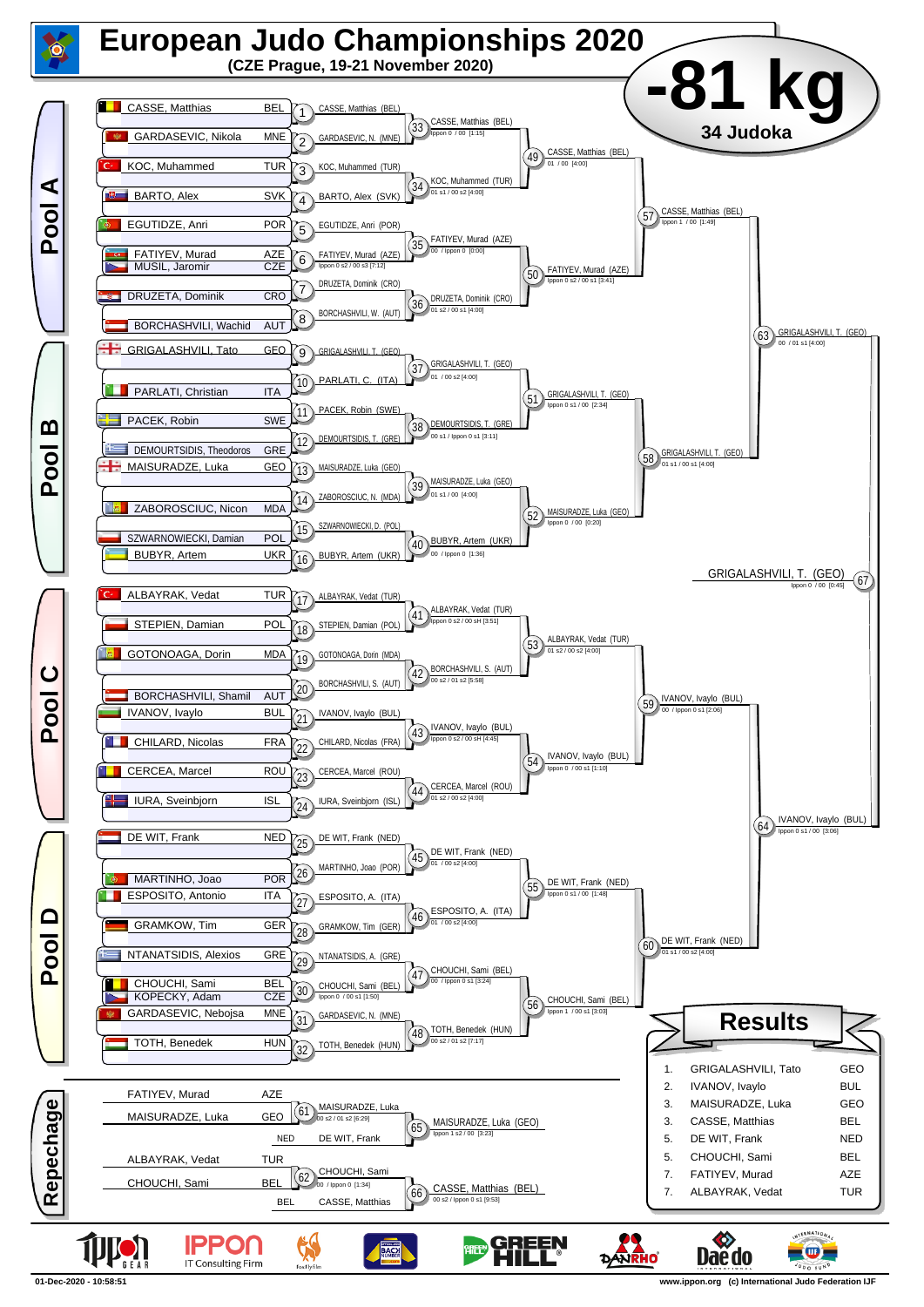

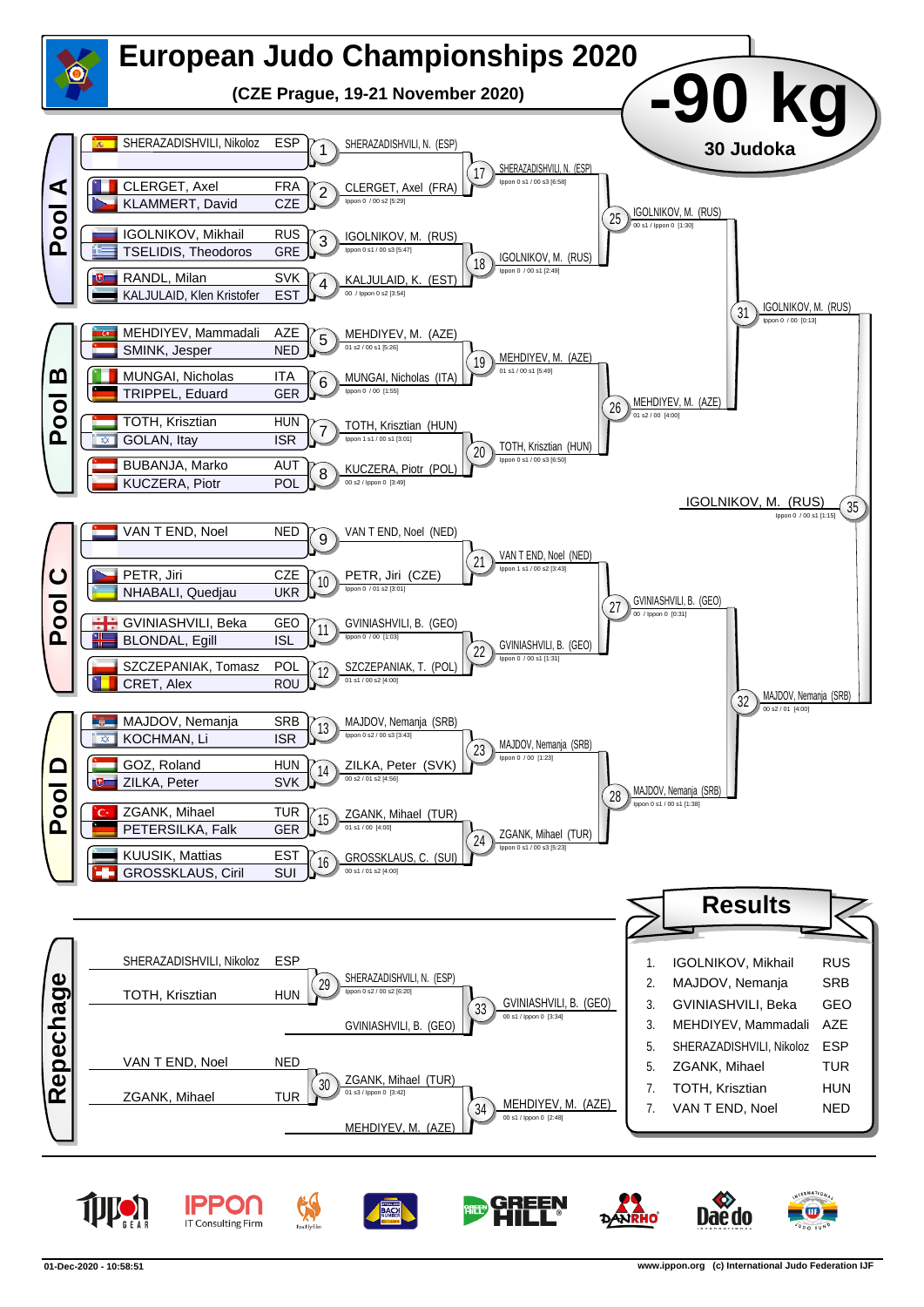

**<sup>01-</sup>Dec-2020 - 10:58:51 www.ippon.org (c) International Judo Federation IJF**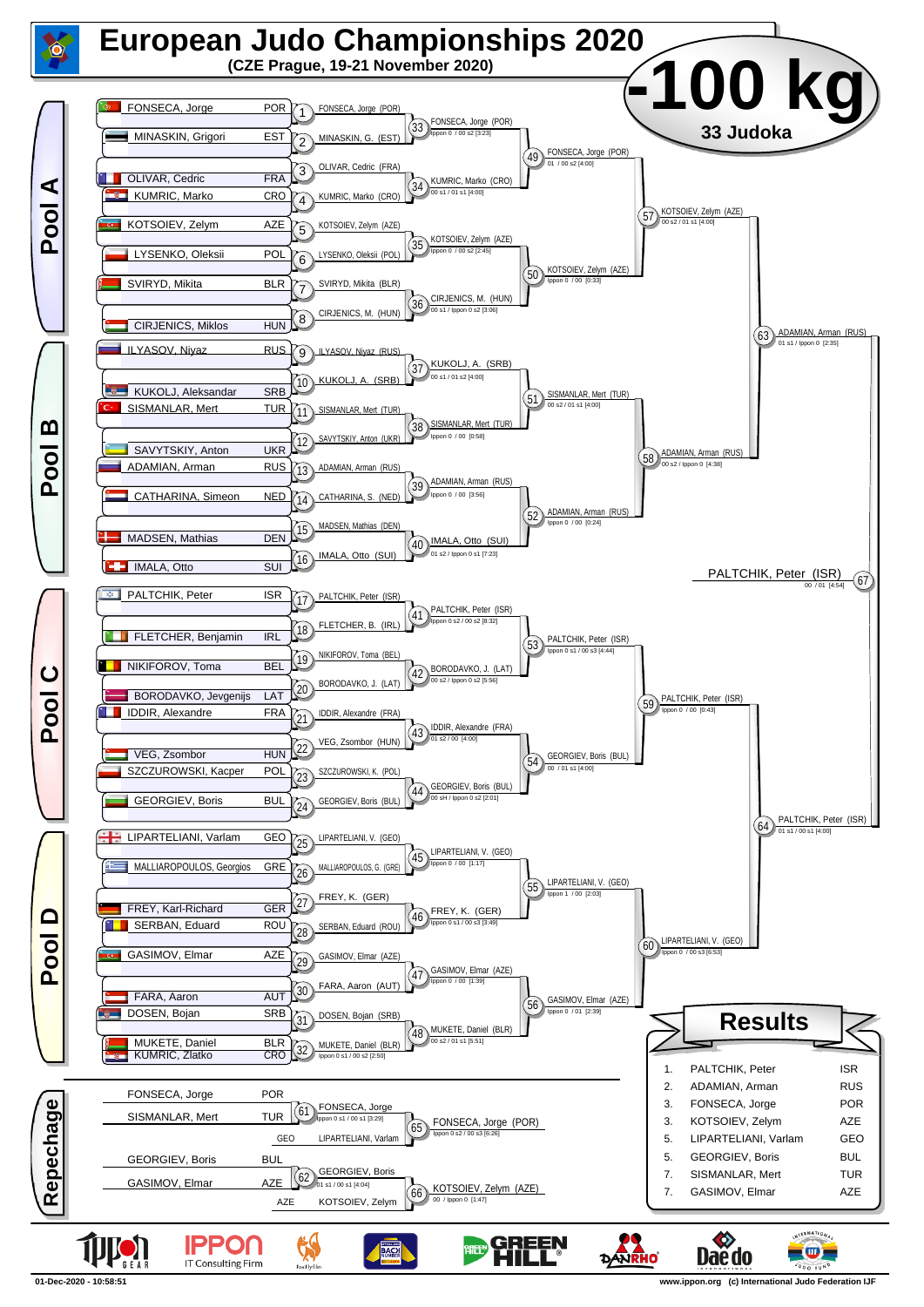

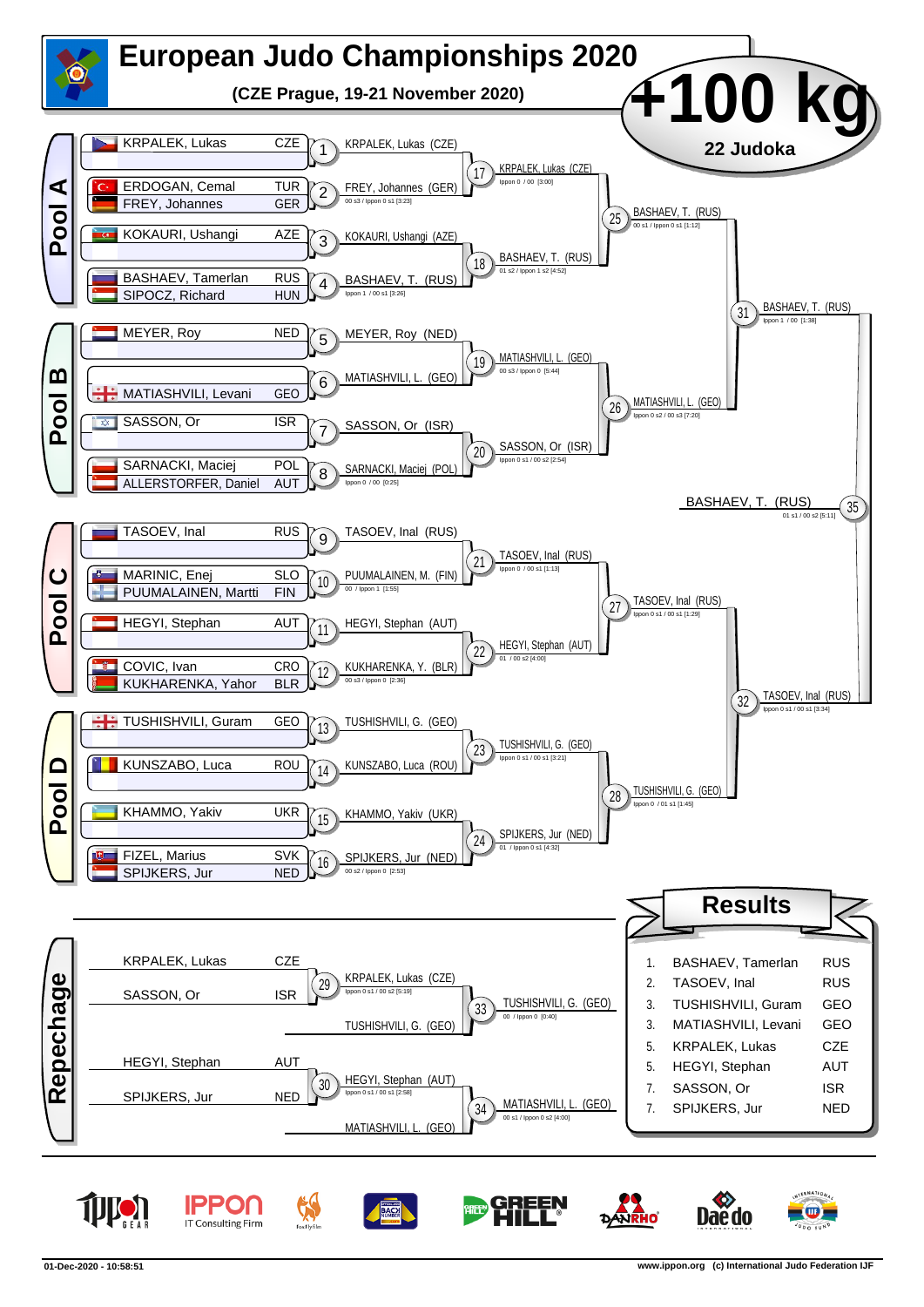

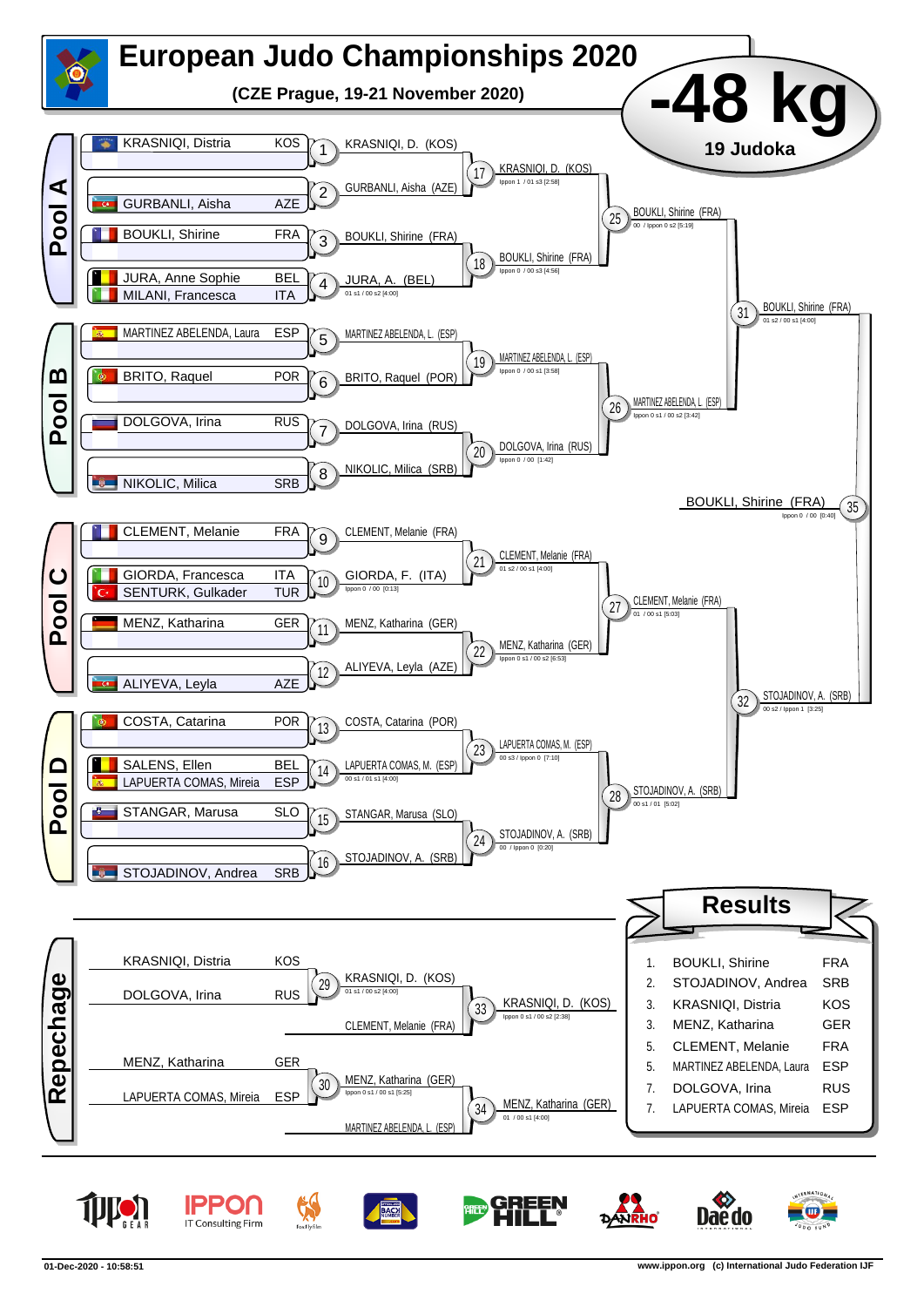

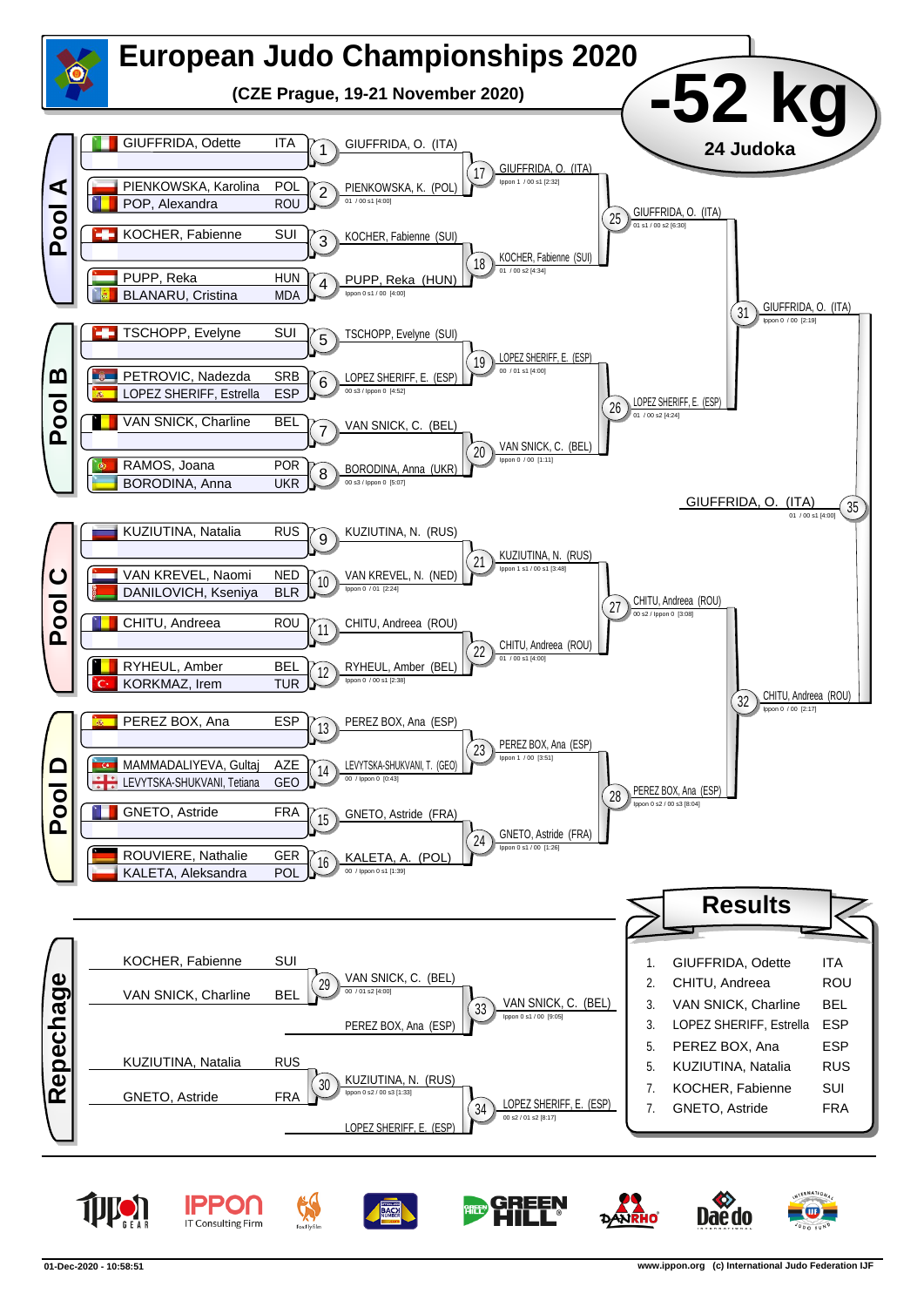

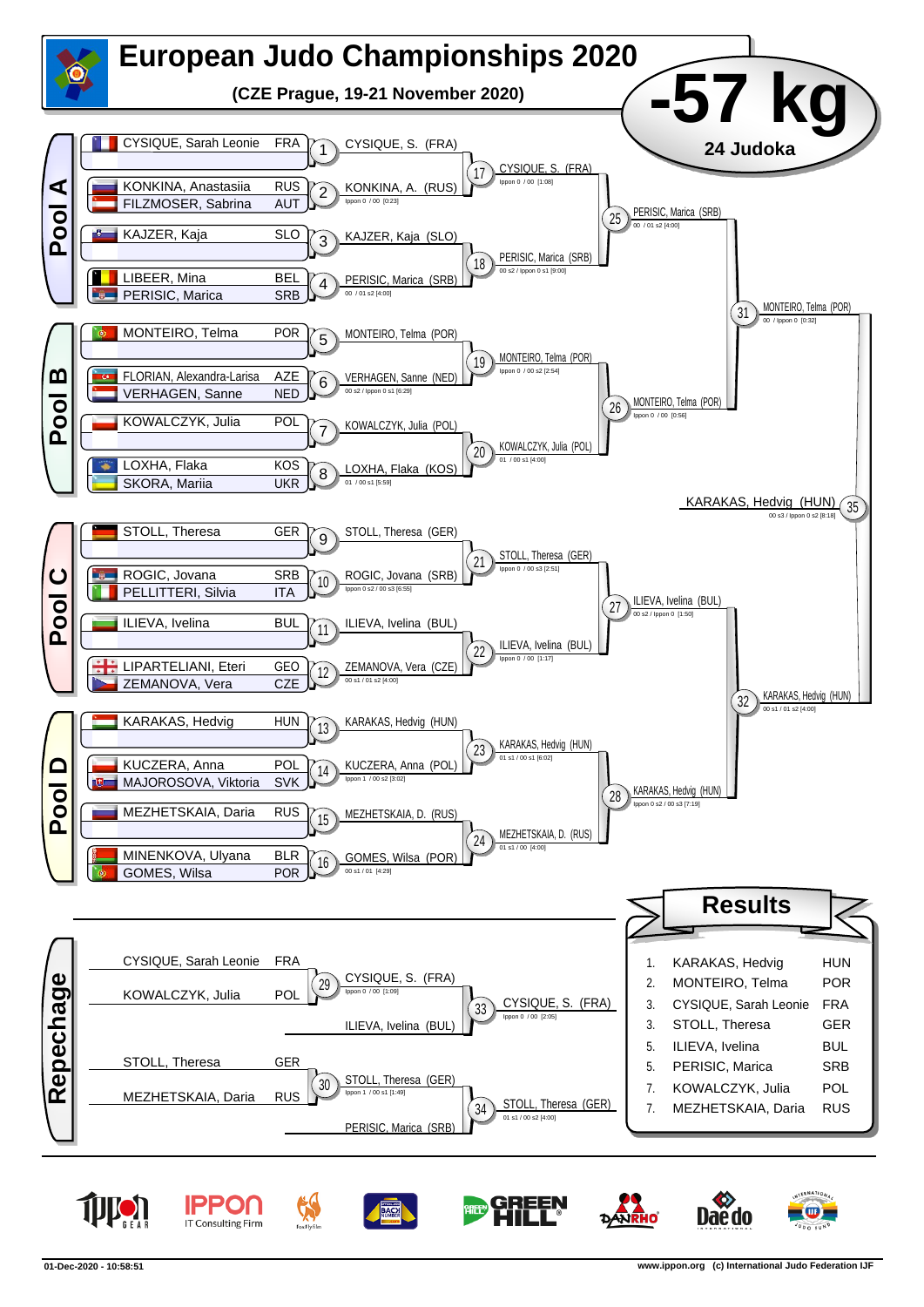

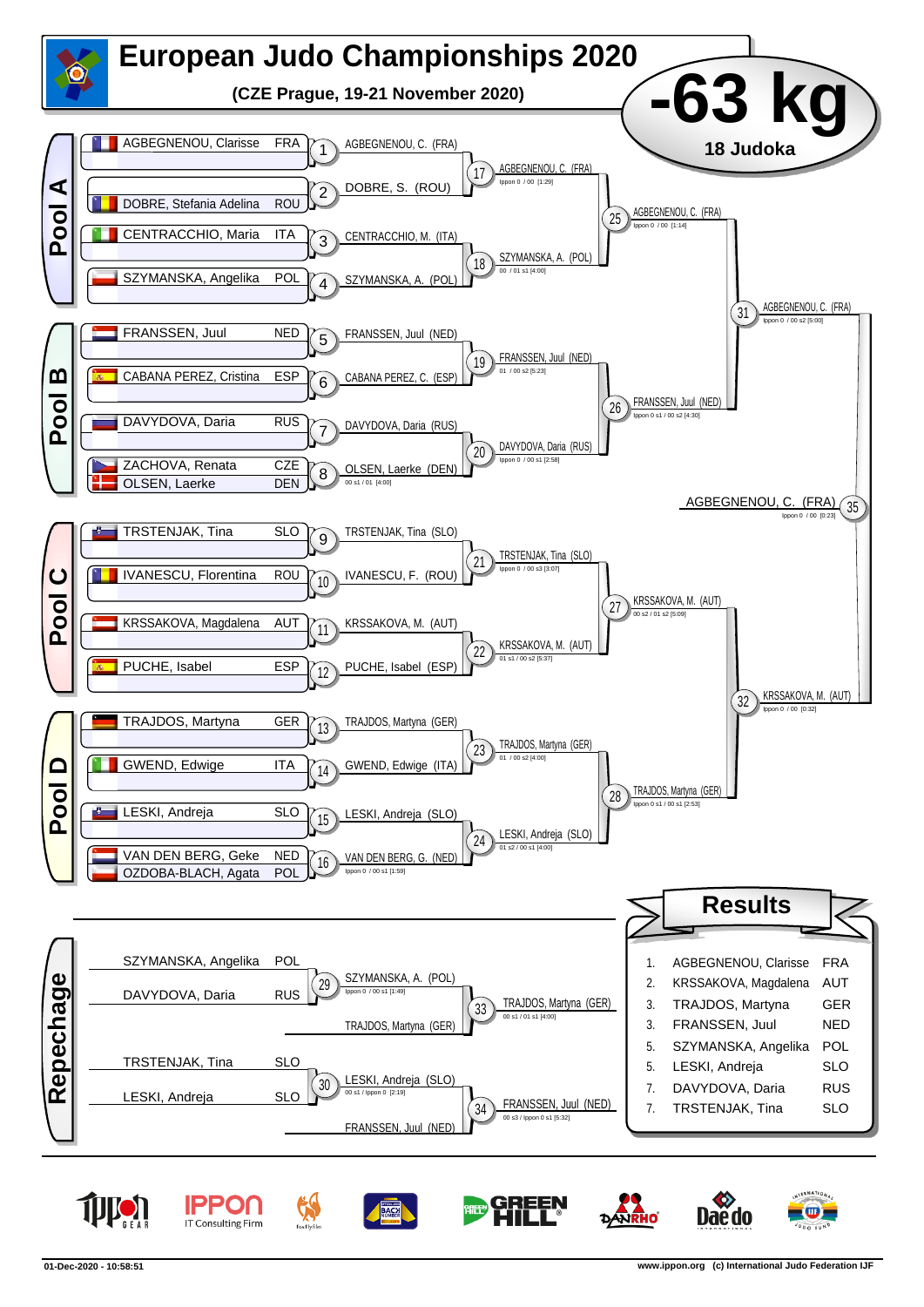

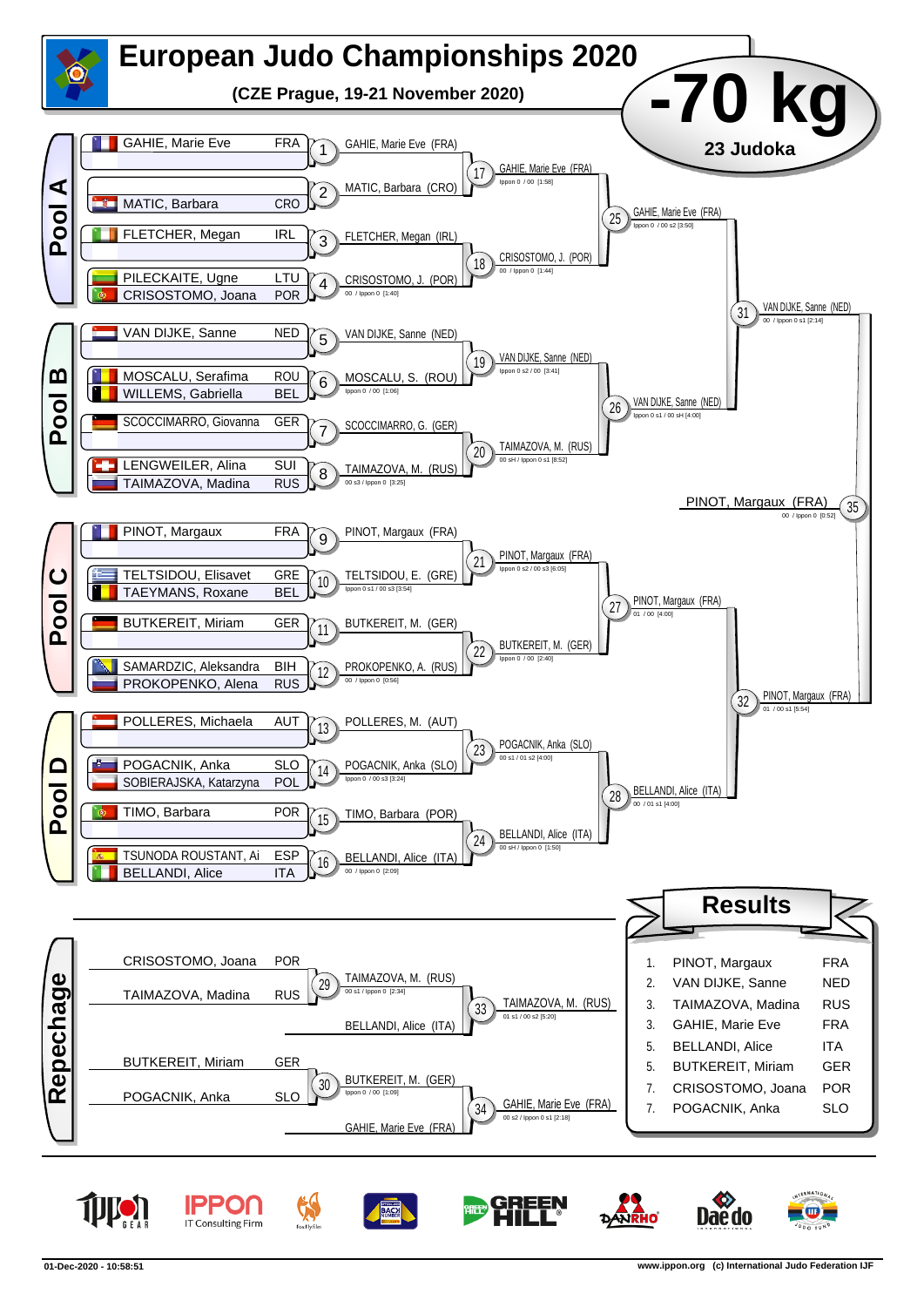